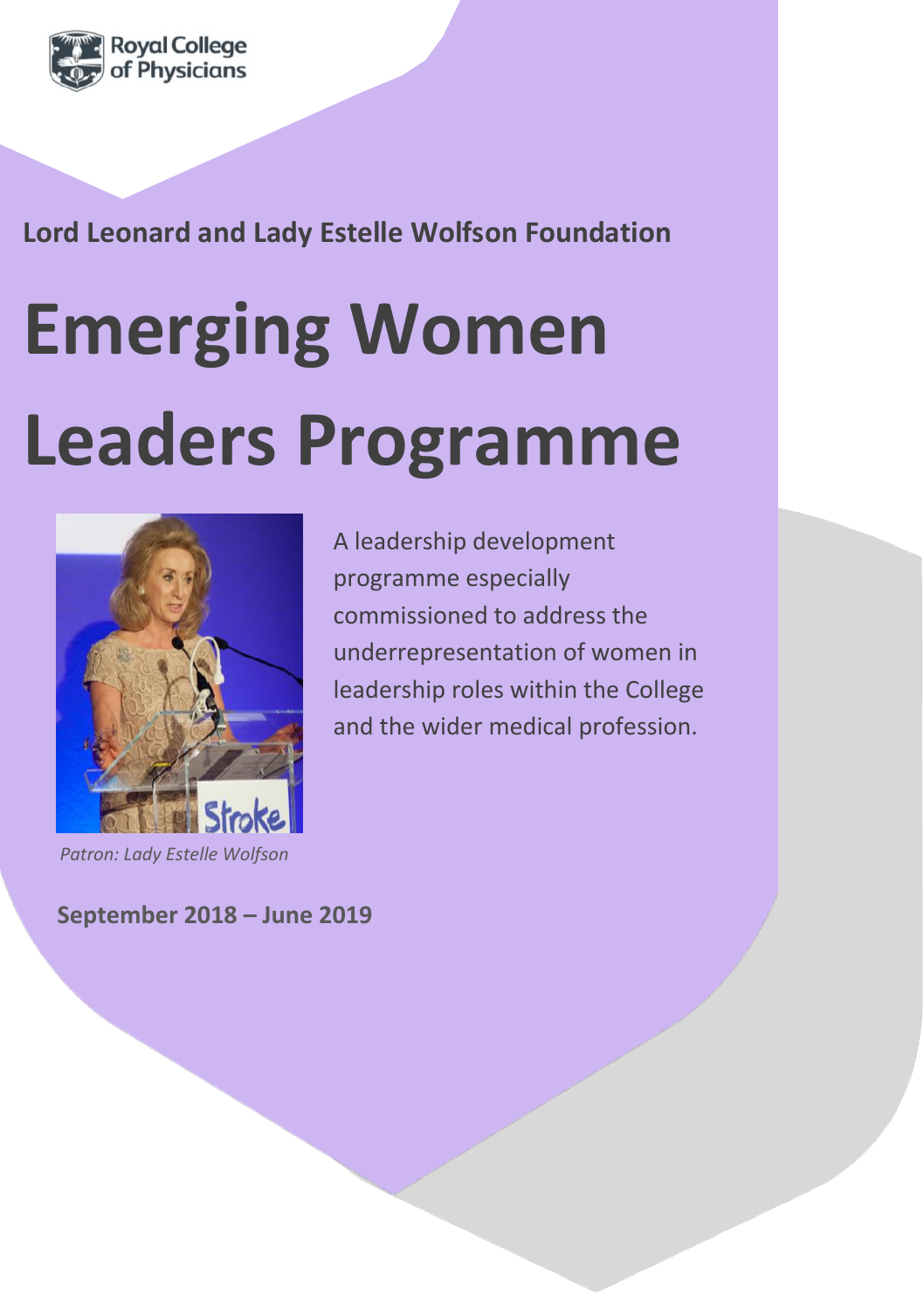Applications are invited for eight fully funded places on the inaugural CPD accredited Lady Estelle Wolfson Emerging Women Leaders Programme. This will comprise four components:

# **1. Five development days at RCP London including:**

25th September 2018: Introduction day

- Meet the group and the mentors
- MBTI personality type exploration and analysis
- Keynote speaker Professor Dame Jane Dacre
- 12th November 2018 and 11th December
- [Doctors as Leaders RCP accreditation](https://www.rcplondon.ac.uk/education-practice/course/doctors-leaders-accreditation)

February 2019 (TBC): Mid programme development day

- Personal impact, influence and resilience workshop
- Peer group mentoring and action learning set

June 2019 (TBC): Programme finale

- Brief individual presentations on learning, reflections and next steps to continue leadership development

#### **2. Working with a mentor**

- Interaction with a mentor every six to eight weeks - Shadowing at RCP events such as council and committee meetings

#### **3. Action learning sets**

- Participate in action learning sets throughout the programme

#### **4. Networking opportunities**

- With peers and senior female medical leaders